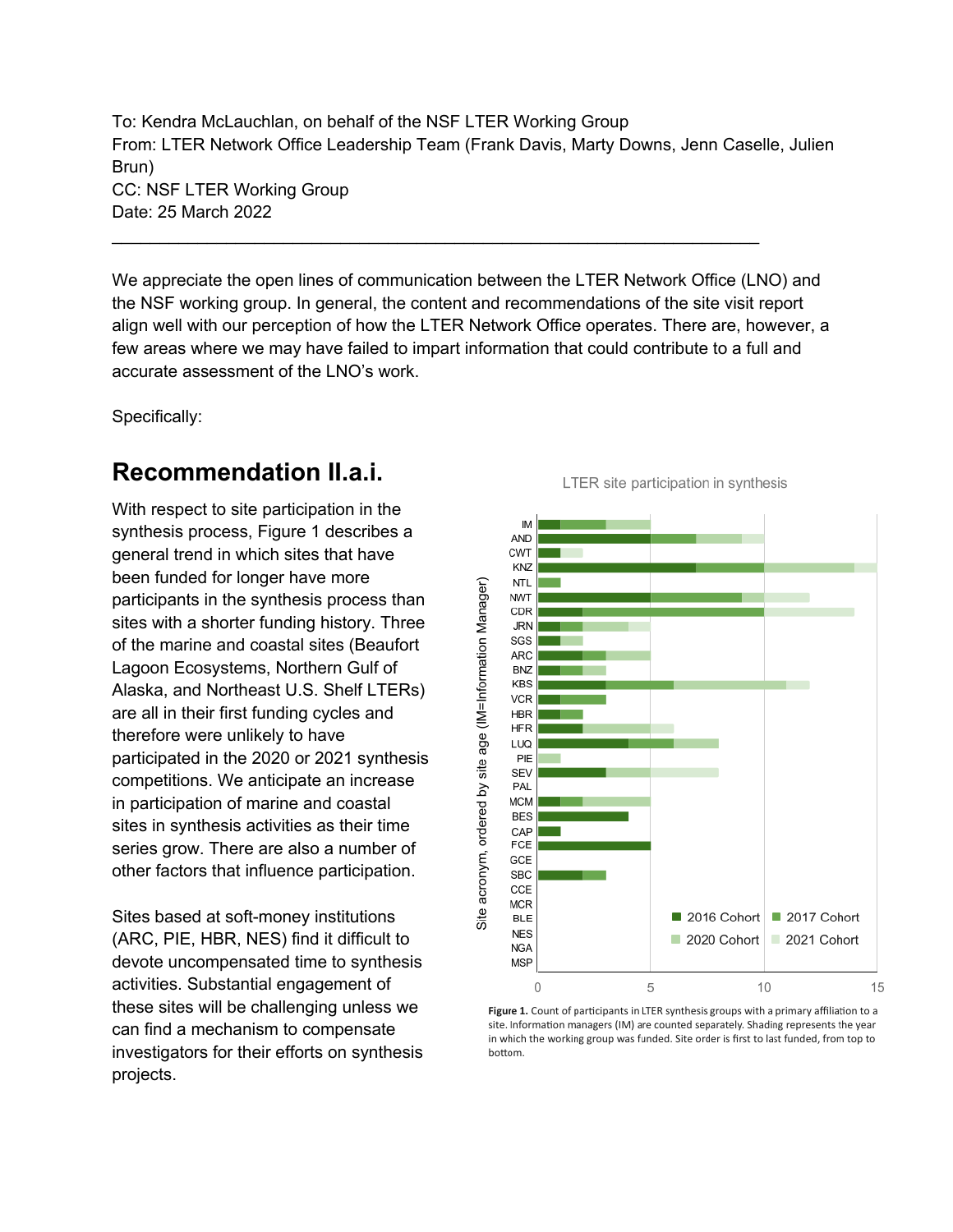Institutional and partner support for research in general and synthetic research in particular varies widely among sites. Many sites with land-based field stations have funding resources that can support involvement of an independently-funded postdoctoral research associate on synthesis activities. This is one of the reasons we feel so strongly that LNO postdocs and analysts help to level the playing field for sites that do not have local access to funding for synthesis.

Many LTER sites compete successfully in NSF funding programs that support synthetic work. For example, three coastal sites (Virginia Coast Reserve, Georgia Coastal Ecosystems, and Plum Island LTER) received Coastal SEES funding (award #1427282) to support cross-site research on salt marsh persistence in the face of sea-level rise and social adaptations. Similarly, a handful of urban and suburban LTER sites have participated in synthesis on ecological homogenization, funded through the Emerging Frontiers and Macrosystems programs. The third decadal review of the LTER program instructed sites to seek out other sources of funding for synthesis and they have done so – but explicitly tracking non-LTER funding sources is beyond the scope of the LNO.

# **Recommendation II.a.i.**

Recommendation II.a.i. focuses on expanding inclusion of "non-LTER" researchers. Identification of researchers as "LTER" or "non-LTER" and assigning them to specific sites can be a challenging exercise, as participation in LTER research is rarely more than a small fraction of a participant's time. Nonetheless, a review of all LTER synthesis participants suggests that at least one-third and possibly as many as one-half of the 230 participants in LTER synthesis groups were *not* affiliated with LTER sites. In



Figure 2. Participation of LTER-affiliated and non-LTER affiliated researchers in LTER Network Office synthesis working groups.

follow-up discussions with program officers, that seems to be an appropriate level of non-LTER participation.

# **Suggestion I.b.ii**

**Suggestion I.b.ii** recommends "integration of personnel with expertise in data informatics, site IMs, and data repositories co-located with the LNO."

We enthusiastically support this direction. When LTER information managers have had the interest and capacity to participate in synthesis, their contributions have been extremely helpful and the insight they gain also contributes to improvements in the information management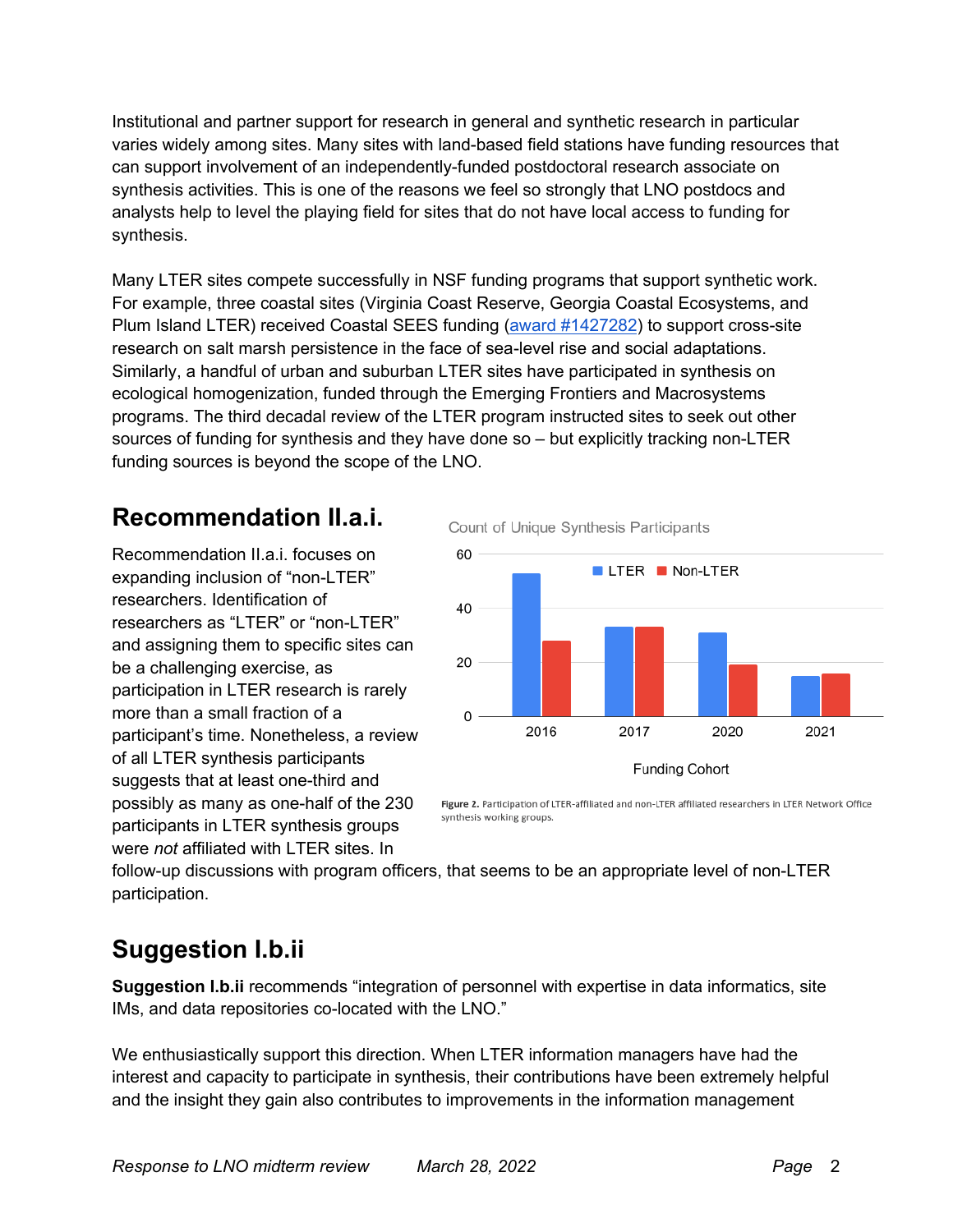system overall. We anticipate that the recent addition of data analysts to the LNO team (if sustained) will allow site information managers to be involved in synthesis without fear that they will be drawn into a commitment that is more time-consuming than their sites can accommodate.

We would like to clarify that the only repositories co-located with the LNO are the Arctic Data Center (ADC) and the Knowledge Network for Biocomplexity (KNB). The KNB is no longer actively funded and the Arctic Data Center was advised to remove synthesis from its initially proposed activities. The Environmental Data Initiative (which was separated from the LTER Network Office in 2015) is located at the University of Wisconsin and the University of New Mexico and we continue to collaborate closely with them as their staffing capacity and funding mandate allow.

### **Recommendations III.a.ii and III.a.iii**

Recommendation III.a.ii states: "*In cooperation with NSF, develop clear guidance on structured governance as well as a structured decision-making process for the LNO and partners. In particular, the role and responsibilities of the Executive Board chair, in relation to the LNO Director, Executive Board, and Science Council should be further clarified."*

Recommendation III.a.iii states: *"Given the numerous demands on the LNO and the many stakeholders*

*involved in LTER, the quality of decision making would likely improve with an executive governance committee. Currently a tremendous amount of responsibility rests solely on the shoulders of LNO Director Marty Downs. Downs has done an admirable job with this responsibility, but this is a*

*heavy burden for one person to carry. We encourage Director Frank Davis to stay as involved as possible and for there to be a more structured decision-making process that involves input from an advisory committee."*

The LTER Network Office has a 4-person Leadership Team (Davis, Downs, Caselle, Brun) which meets weekly - either with the whole LNO team or in executive session. LNO Director Marty Downs is the only member of the leadership team with a full time commitment to the LNO and so she is often responsible for communicating decisions, but only the most straightforward operational decisions are made without group discussion. Downs does carry a heavy workload, but adding an advisory body would not serve to decrease it.

The LTER Network is governed by a set of bylaws that have been regularly updated since 2003. In the current configuration, the LTER Executive Board meets monthly. This basic framework was established in 2012, following an in-depth strategic planning process and the 30-year review. The Executive Board is composed of 9 site PIs who serve 3-year rotations, plus representatives from each of the major committees. The chair of the Executive Board also serves as the Chair of the Science Council and is elected by the Site PIs.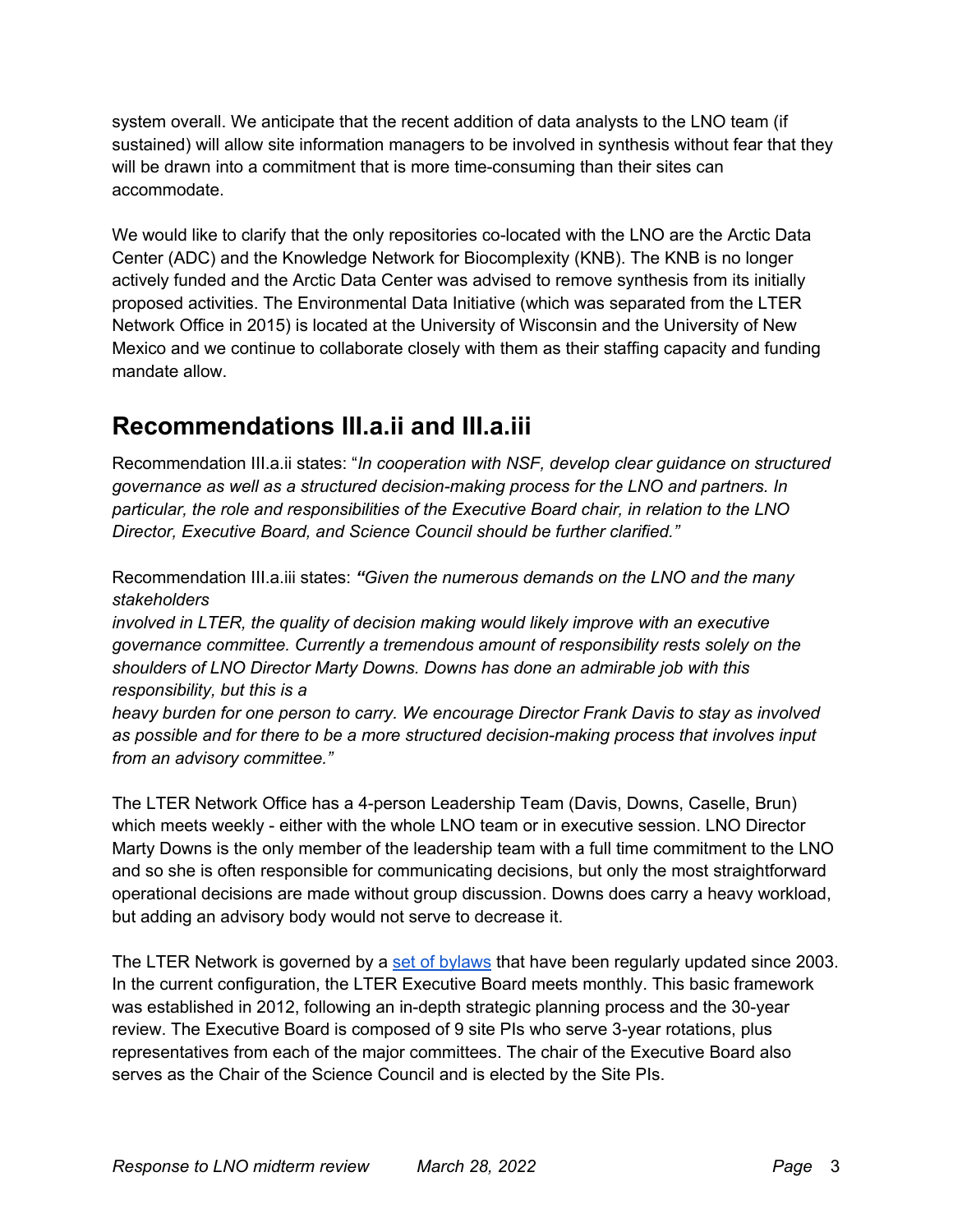Article VI. Section 1 lays out the duties of the chair:

*The Chair shall preside at all meetings of the Science Council and the Executive Board and, along with the Executive Board, generally oversee and supervise the governance of the LTER Network. The Chair shall facilitate communication to Network Sites regarding decisions of the Executive Board; provide a receptive ear for any Network member who wishes to raise an issue of concern; and serve as or appoint liaisons to NSF, other agencies, associations, networks, the public, and to Network committees.* 

Article VI. Section 3 describes how any compensation for the chair should be negotiated:

*The Chair-Elect receives no compensation other than reasonable expenses. The position of Chair requires a substantial level of effort. In recognition of the time and effort required, the Chair shall negotiate with NSF the amount and the mechanism for compensation appropriate to the situation.* 

We believe that the current structure  $-$  in which the LNO is primarily responsible for network operation and the Executive Board is primarily responsible for scientific leadership – has been effective and has helped to avoid some of the tensions between PIs and the Network Office that the network has experienced in the past.

**Suggestion III.b.i:** *The development of LTERHub seems cumbersome and costly, requiring expensive specialized software (Salesforce) and upkeep. Are there other options to accomplish the goal?*

The UC system, and UCSB in particular, interprets CFR 200 as requiring that contracts include specific conditions that are not part of the standard terms and conditions of any of the major platform vendors we contacted at the time we contracted the platform (Higher Logic, ZoHo, HiveBrite, and NEON CRM). Nor were those vendors willing to engage in legal negotiations for the rather modest contract we were proposing. We do not see an obvious path to a different vendor while adhering to university policy.

Building an in-house custom platform is initially appealing, but also requires significant effort and maintenance (at least a part-time programmer). In addition, custom applications are more challenging to migrate to new institutions, should the LNO eventually move elsewhere. The majority of the effort to stand up the platform in SalesForce has already been spent, so we do not think it makes sense to backtrack at this point.

**Maintaining** an actively engaged community of nearly 2000 researchers from hundreds of institutions will certainly require a continuous input of effort. (See the Community Participation Model from the Center for Scientific Collaboration and Community Engagement.) However, we expect to see a return on the investment in two main areas: 1) peer-to-peer collaboration across the Network will foster a new generation of scientific leaders in cross-site synthesis by making it easier to identify and engage with potential collaborators; 2) the type of information often requested by NSF (LTER v. non-LTER participation in synthesis; site and network demographic